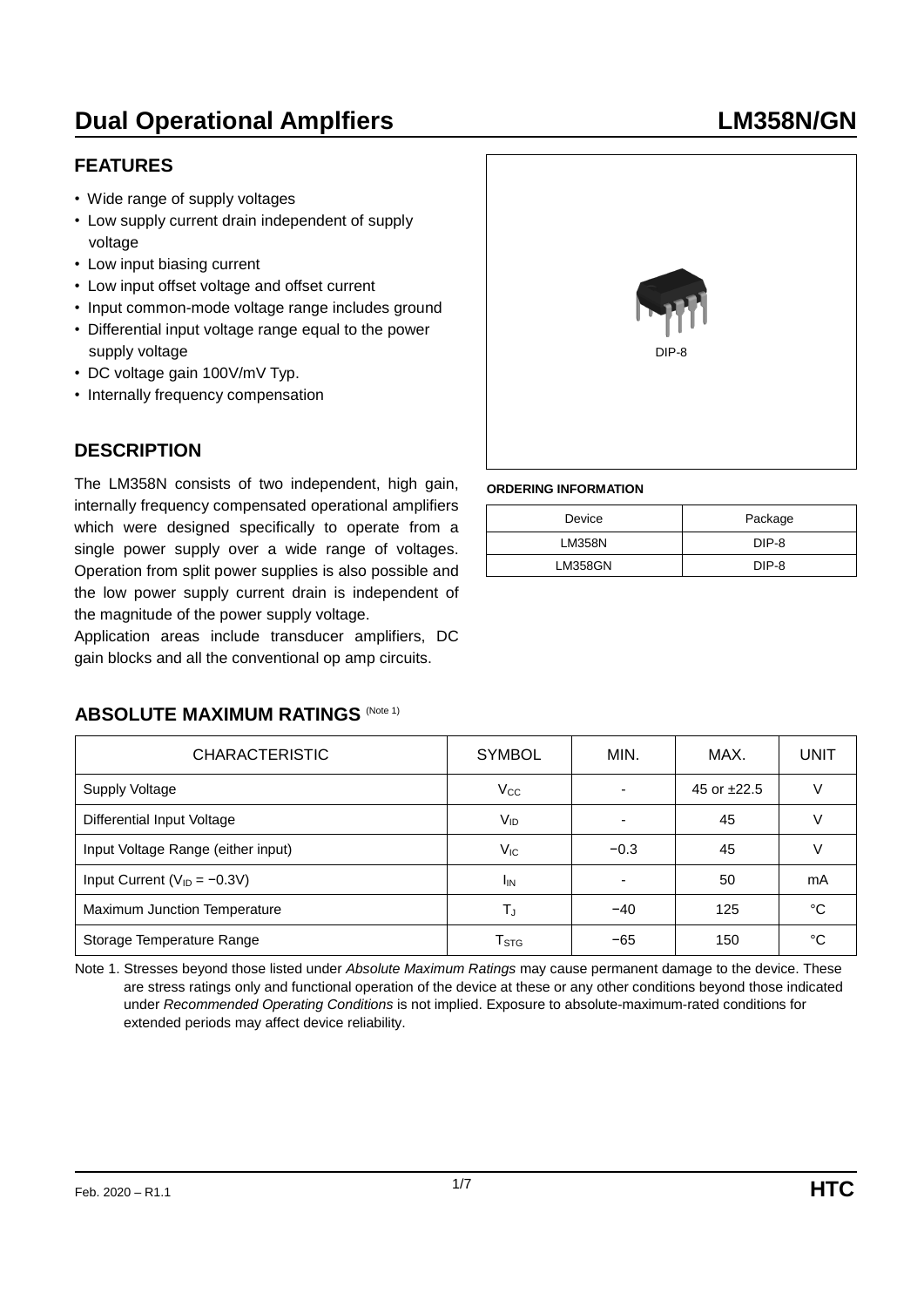#### **RECOMMENDED OPERATING CONDITIONS** (Note 2)

| <b>CHARACTERISTIC</b>                      | <b>SYMBOL</b>   | MIN.  | MAX. | UNIT   |
|--------------------------------------------|-----------------|-------|------|--------|
| Supply Voltage ([VCC+] - [VCC-])           | $\rm V_{CC}$    | G     | 40   |        |
| Input Voltage Range (either input)         | V <sub>IC</sub> | -     | 40   |        |
| <b>Operating Ambient Temperature Range</b> | <b>LOPR</b>     | $-40$ | 125  | $\sim$ |

Note 2. The device is not guaranteed to function outside its operating ratings.

## **ORDERING INFORMATION**

| Package | Order No.      | Description                               | Supplied As | <b>Status</b> |
|---------|----------------|-------------------------------------------|-------------|---------------|
| DIP-8   | LM358N         | Dual Operational Amplifiers, Pb Free      | Tube        | Active        |
| DIP-8   | <b>LM358GN</b> | Dual Operational Amplifiers, Halogen Free | Tube        | Active        |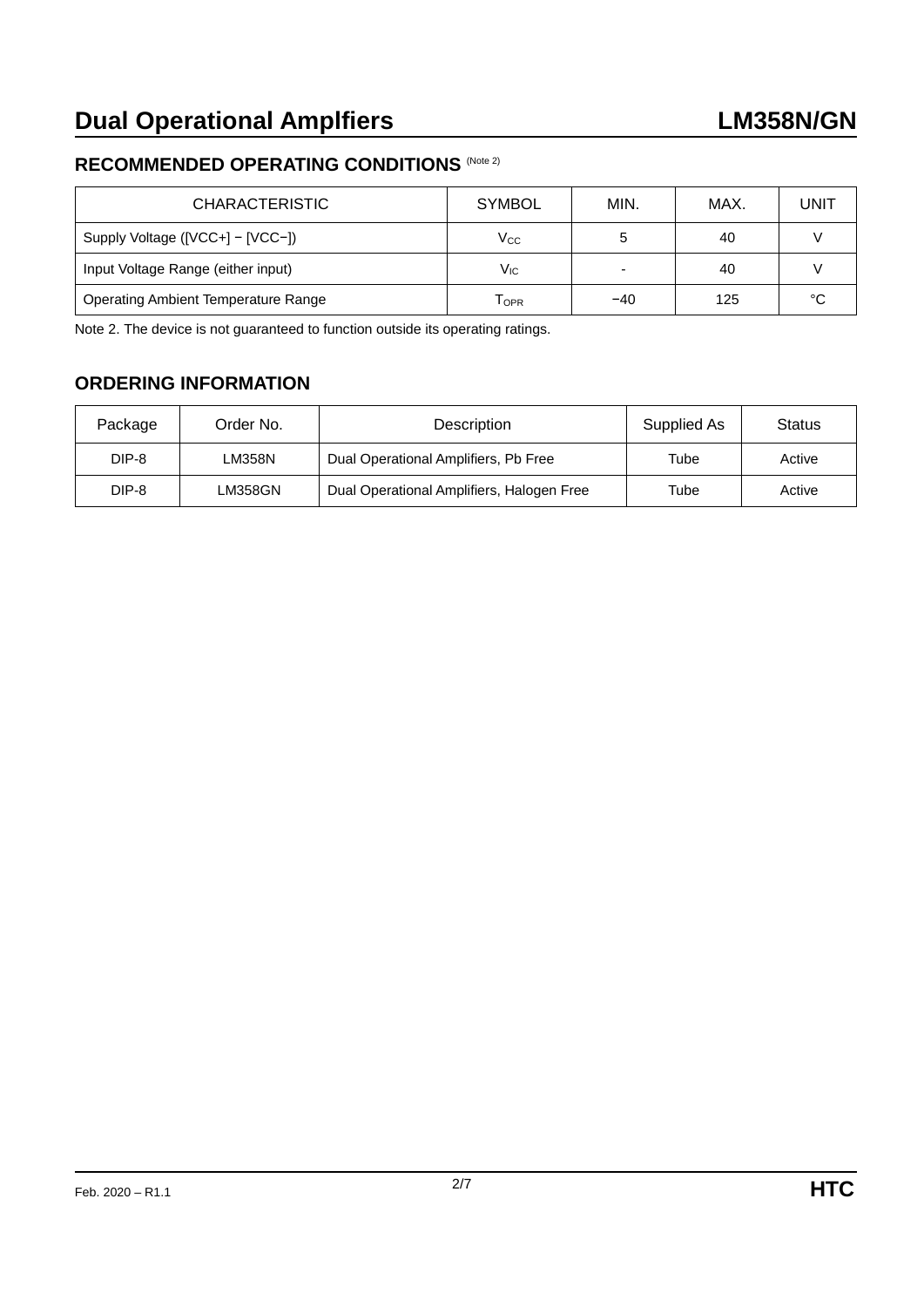## **PIN CONFIGURATION**



## **PIN DESCRIPTION**

| Pin No. | Pin Name         | <b>Pin Function</b>                    |
|---------|------------------|----------------------------------------|
|         | OUT <sub>1</sub> | Output of the Amplifier 1              |
| 2       | $IN1(-)$         | Inverting Input of the Amplifier 1     |
| 3       | $IN1(+)$         | Non-inverting Input of the Amplifier 1 |
| 4       | <b>GND</b>       | Ground or Negative Supply (VCC-)       |
| 5       | $IN2(+)$         | Non-inverting Input of the Amplifier 2 |
| 6       | $IN2(-)$         | Inverting Input of the Amplifier 2     |
| 7       | OUT <sub>2</sub> | Output of the Amplifier 2              |
| 8       | <b>VCC</b>       | Positive Power Supply (VCC+)           |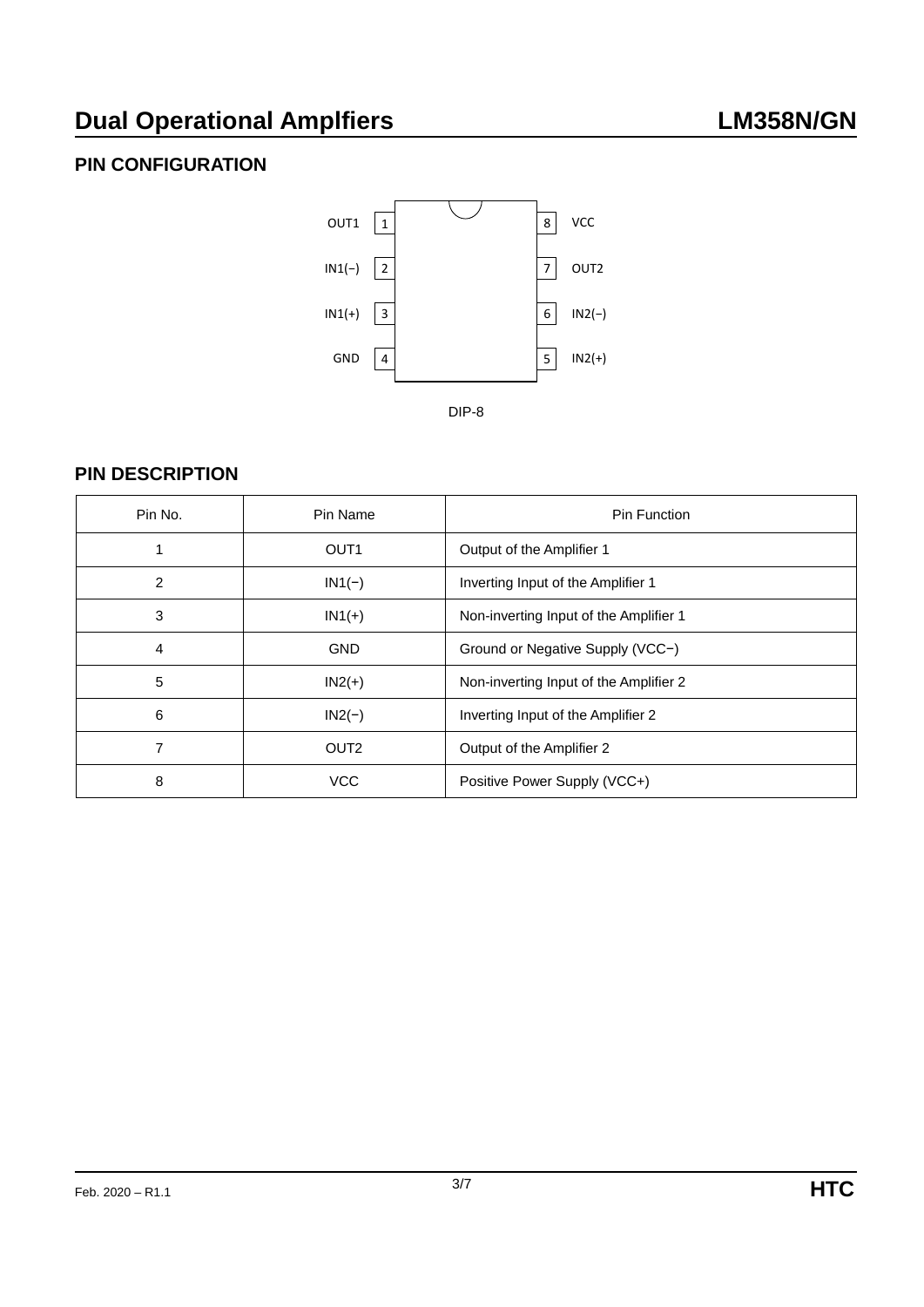## **ELECTRICAL CHARACTERISTICS**

| At specified free-air temperature, $V_{CC} = 5V$ , unless otherwise specified |  |  |
|-------------------------------------------------------------------------------|--|--|
|-------------------------------------------------------------------------------|--|--|

| <b>SYMBOL</b>                    | <b>PARAMETER</b>                                                        | <b>TEST CONDITIONS</b>                                      | $T_A$          | <b>MIN</b>               | <b>TYP</b>               | <b>MAX</b>               | <b>UNIT</b> |
|----------------------------------|-------------------------------------------------------------------------|-------------------------------------------------------------|----------------|--------------------------|--------------------------|--------------------------|-------------|
|                                  | V <sub>IO</sub><br>Input Offset Voltage                                 | $V_{CC}$ = 5V to MAX,                                       | $25^{\circ}$ C | $\overline{\phantom{a}}$ | 3                        | 7                        |             |
|                                  |                                                                         | $V_{IC}$ = $V_{ICR}$ min, $V_{O}$ = 1.4V                    | Full range     | $\overline{\phantom{a}}$ | $\overline{\phantom{a}}$ | 9                        | mV          |
| $\alpha V_{IO}$                  | Average Temperature<br>Coefficient of Input Offset<br>Voltage           |                                                             | Full range     | ÷                        | $\overline{7}$           |                          | µV/°C       |
|                                  |                                                                         | $V_0 = 1.4V$                                                | $25^{\circ}$ C | $\blacksquare$           | $\overline{c}$           | 50                       | nA          |
| $I_{\text{IO}}$                  | Input Offset Current                                                    |                                                             | Full range     |                          |                          | 150                      |             |
| $\alpha I_{IO}$                  | Average Temperature<br>Coefficient of Input Offset<br>Current           |                                                             | Full range     |                          | 10                       |                          | pA/°C       |
| $I_{IB}$                         | Input Bias Current                                                      | $V_0 = 1.4V$                                                | $25^{\circ}$ C | ÷,                       | $-20$                    | $-250$                   | nA          |
|                                  |                                                                         |                                                             | Full range     |                          |                          | $-500$                   |             |
| $V_{ICR}$                        | Common-mode Input                                                       | $V_{CC}$ = 5V to MAX                                        | $25^{\circ}$ C | 0                        | $\blacksquare$           | $V_{CC}$ -1.5            | $\vee$      |
|                                  | Voltage Range                                                           |                                                             | Full range     | $\mathbf 0$              | $\blacksquare$           | $V_{CC}$ -2.0            |             |
| V <sub>OH</sub>                  | High-Level Output Voltage                                               | $V_{CC}$ = MAX, $R_L$ = 2k $\Omega$                         | Full range     | 26                       | $\overline{\phantom{a}}$ | $\overline{\phantom{a}}$ | $\vee$      |
|                                  |                                                                         | $V_{CC} = MAX, R_L \ge 10k\Omega$                           | Full range     | 27                       | 28                       |                          |             |
| $V_{OL}$                         | Low-Level Output Voltage                                                | $R_L \geq 10k\Omega$                                        | Full range     |                          | 5                        | 20                       | mV          |
| A <sub>VD</sub>                  | Large-Signal Differential                                               | $V_{CC}$ = 15V, $V_{O}$ = 1V to 11V,<br>$R_L \geq 2k\Omega$ | $25^{\circ}$ C | 25                       | 100                      |                          | V/mV        |
|                                  | Voltage Amplification                                                   |                                                             | Full range     | 15                       | ä,                       |                          |             |
| <b>CMRR</b>                      | Common-mode Rejection<br>Ratio                                          | $V_{CC} = 5V$ to MAX,<br>$V_{IC} = V_{ICR}$ min             | $25^{\circ}$ C | 65                       | 80                       | $\blacksquare$           | dB          |
| <b>PSRR</b>                      | Supply Voltage Rejection<br>Ratio (ΔV <sub>cc</sub> /ΔV <sub>IO</sub> ) | $V_{CC}$ = 5V to MAX                                        | $25^{\circ}$ C | 65                       | 100                      | $\overline{\phantom{a}}$ | dB          |
| V <sub>O1</sub> /V <sub>O2</sub> | <b>Crosstalk Attenuation</b>                                            | $f = 1$ kHz to 20kHz                                        | $25^{\circ}$ C | $\overline{\phantom{a}}$ | 120                      | $\overline{\phantom{a}}$ | dB          |
|                                  | <b>Output Source Current</b>                                            | $V_{\text{CC}} = 15V$ , $V_{\text{ID}} = 1V$ ,<br>$VO = 0V$ | $25^{\circ}$ C | $-30$                    | $-50$                    |                          |             |
| $I_{O+}$                         |                                                                         |                                                             | Full range     | $-20$                    | $\overline{\phantom{a}}$ |                          | mA          |
|                                  |                                                                         | $V_{CC}$ = 15V, $V_{ID}$ = -1V,                             | $25^{\circ}$ C | 15                       | 35                       |                          |             |
|                                  |                                                                         | $VO = 15V$                                                  | Full range     | $\overline{7}$           | $\blacksquare$           | $\blacksquare$           | mA          |
| $I_{O}$                          | <b>Output Sink Current</b>                                              | $V_{CC} = 15V$ , $V_{ID} = -1V$ ,<br>$VO = 2V$              | $25^{\circ}$ C | 15                       | 28                       | $\overline{\phantom{a}}$ | mA          |
|                                  |                                                                         | $V_{ID} = -1V$ , $V_{O} = 200$ mV                           | $25^{\circ}$ C | 12                       | 50                       | $\overline{\phantom{a}}$ | μA          |
| $I_{SC}$                         | <b>Output Short-Circuit</b><br>Current                                  | $V_{ID} = -1V$ , $V_{O} = 0V$                               | $25^{\circ}$ C | -                        | 50                       | 70                       | mA          |
|                                  |                                                                         | $V_{CC} = 2.5V$ , No Load                                   | Full range     | $\overline{\phantom{a}}$ | 0.7                      | 1.2                      |             |
| $I_{\rm CC}$                     | <b>Supply Current</b>                                                   | $V_{CC}$ = MAX, $V_{O}$ = 0.5 $V_{CC}$ ,<br>No Load         | Full range     | -                        | 1                        | $\overline{2}$           | mA          |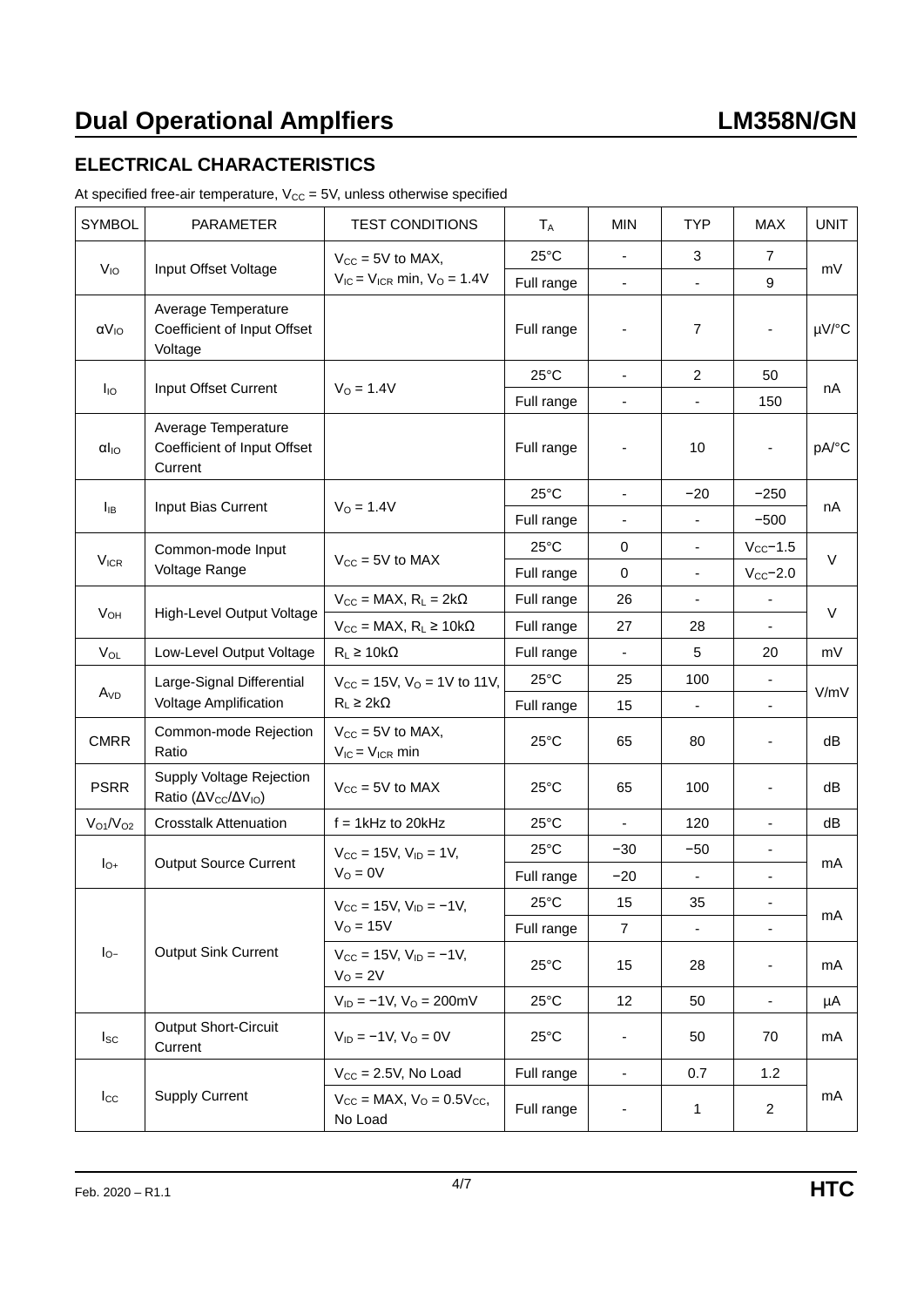## **ELECTRICAL CHARACTERISTICS** (continued)

| <b>SYMBOL</b> | <b>PARAMETER</b>                 | <b>TEST CONDITIONS</b>                                                                                 | $T_A$          | <b>MIN</b>               | <b>TYP</b> | MAX                      | <b>UNIT</b> |
|---------------|----------------------------------|--------------------------------------------------------------------------------------------------------|----------------|--------------------------|------------|--------------------------|-------------|
| <b>SR</b>     | <b>Slew Rate</b>                 | $V_{\rm CC}$ = 15V,<br>$V_{IN} = 0.5V$ to 3V,<br>$R_L = 2k\Omega$ , $C_L = 100pF$ ,<br>Unity Gain      | $25^{\circ}$ C | $\overline{\phantom{0}}$ | 0.7        |                          | $V/\mu s$   |
| <b>GBW</b>    | Gain Bandwidth                   | $V_{\text{CC}}$ = MAX, f = 100kHz,<br>$V_{IN}$ = 10mV, R <sub>L</sub> = 2k $\Omega$ ,<br>$C_L = 100pF$ | $25^{\circ}$ C | $\blacksquare$           | 700        | $\overline{\phantom{a}}$ | kHz         |
| <b>THD</b>    | <b>Total Harmonic Distortion</b> | $f = 1$ kHz, $A_V = 20$ dB,<br>$R_L = 2k\Omega$ , $V_O = 2Vpp$ ,<br>$C_1 = 100pF$                      | $25^{\circ}$ C | $\overline{\phantom{a}}$ | 0.04       |                          | $\%$        |

Note 3. Temperature full range is −40°C to +125°C. V<sub>CC</sub> MAX for testing purpose is 36V.

Note 4. All characteristics are measure under open loop conditions with zero common-mode input voltage unless otherwise specified.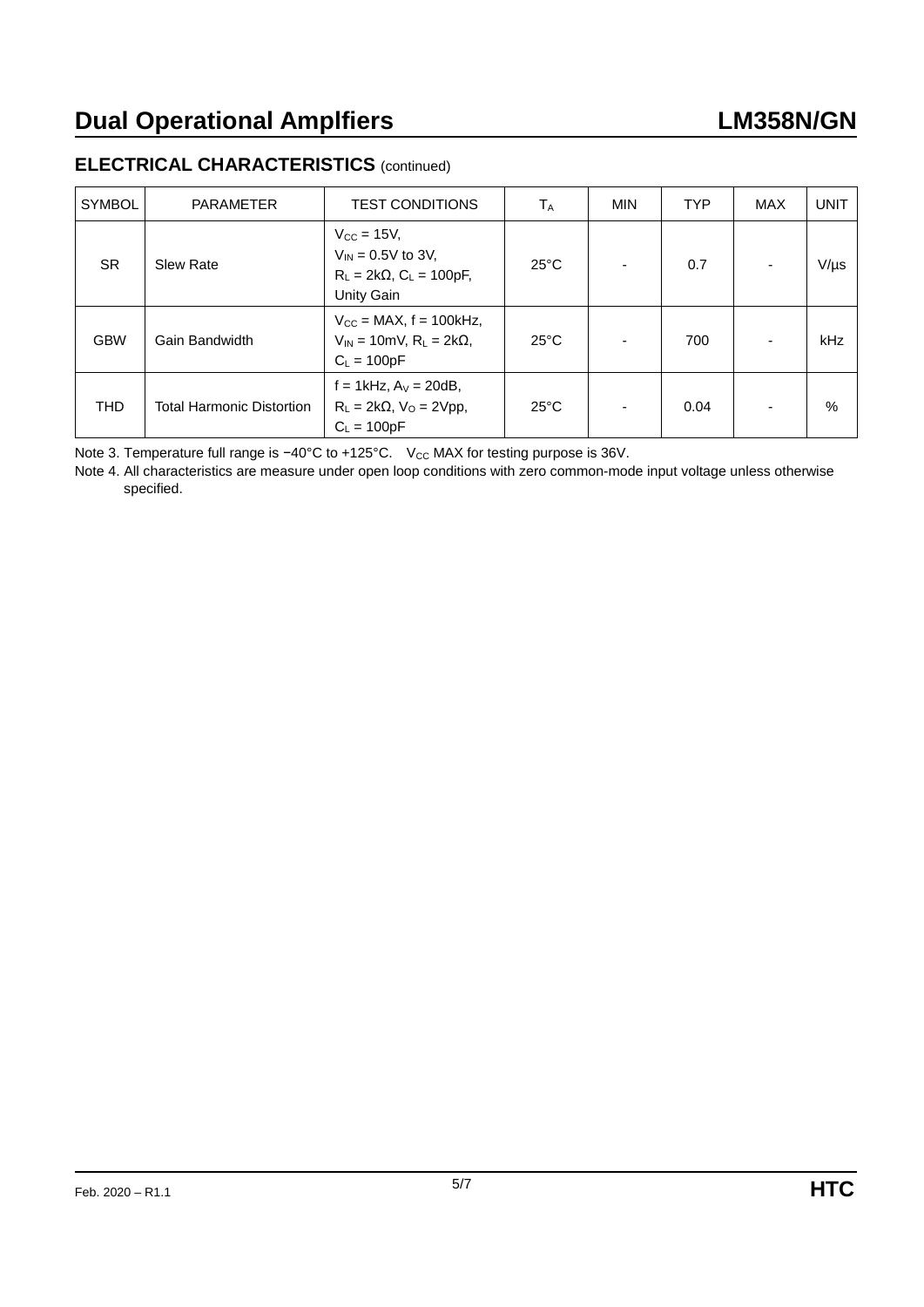# **Dual Operational Amplfiers LM358N/GN**

## **TYPICAL OPERATING CHARACTERISTICS**







Voltage Follower Pulse Response (Small Signal) **Communist Communist Communist Communist Communist Communist Communist Communist Communist Communist Communist Communist Communist Communist Communist Communist Communist Comm** 



Supply current vs. Supply voltage Current Sourcing vs. Output Characteristics



Voltage Follower Pulse Response Current Sinking vs. Output Characteristics